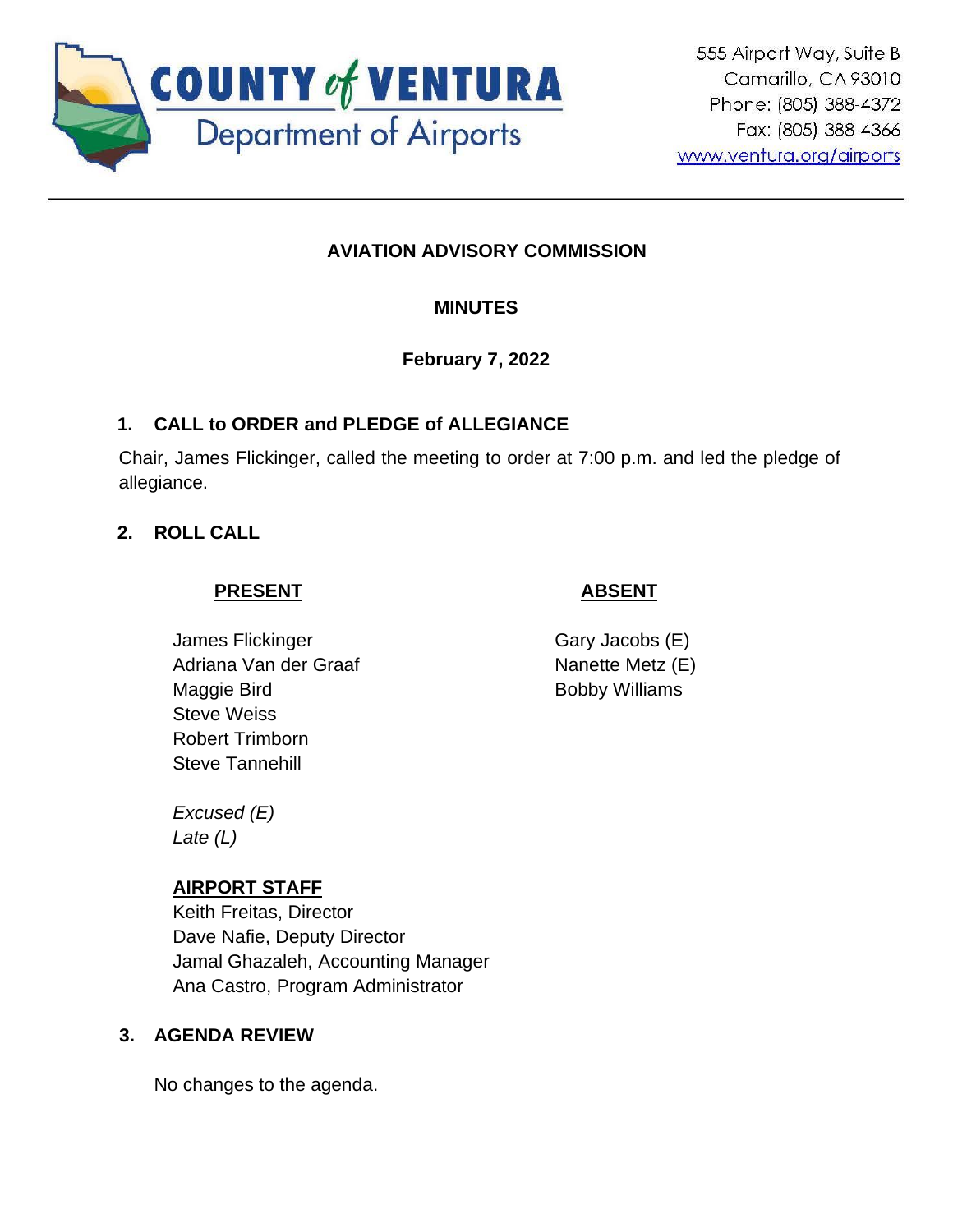## **4. APPROVAL OF MINUTES – January 3, 2022 (Regular Meeting) January 31, 2022 (Special Meeting)**

*Steve Weiss moved to approve the January 3, 2022 regular meeting minutes and Robert Trimborn seconded the motion. All Commissioners voted in favor and the motion passed unanimously 6-0.* 

*Adriana Van der Graaf moved to approve the January 31, 2022 special meeting minutes and Maggie Bird seconded the motion. All Commissioners voted in favor and the motion passed unanimously 4-0, with abstentions from Steve Weiss and Steve Tannehill.*

**5. PUBLIC COMMENT -** Citizens wishing to speak to the Commission on an airport related item must fill out a speaker card and submit it to the secretary. Comments will be limited to a maximum of **three** minutes per item.

*Speaker cards for issues NOT on the agenda must be submitted before the end of the public comment period.* 

*Speaker cards for issues listed on the agenda must be presented before the item is up for consideration. Speakers will be called when the item is presented.*

Public comments heard.

## **6. NEW BUSINESS**

## **A. Subject: Selection of Chair and Vice-Chair for Calendar Year 2022**

### **Recommendation:**

Nominate and select the 2022 Chair and Vice-Chair.

*James Flickinger moved to nominate Adriana Van der Graaf as Chair and Maggie Bird seconded the motion. All Commissioners voted in favor and the motion passed unanimously 6-0.* 

*Steve Weiss moved to nominate Bobby Williams as Vice-Chair and Robert Trimborn seconded the motion. All Commissioners voted in favor and the motion passed unanimously 6-0.*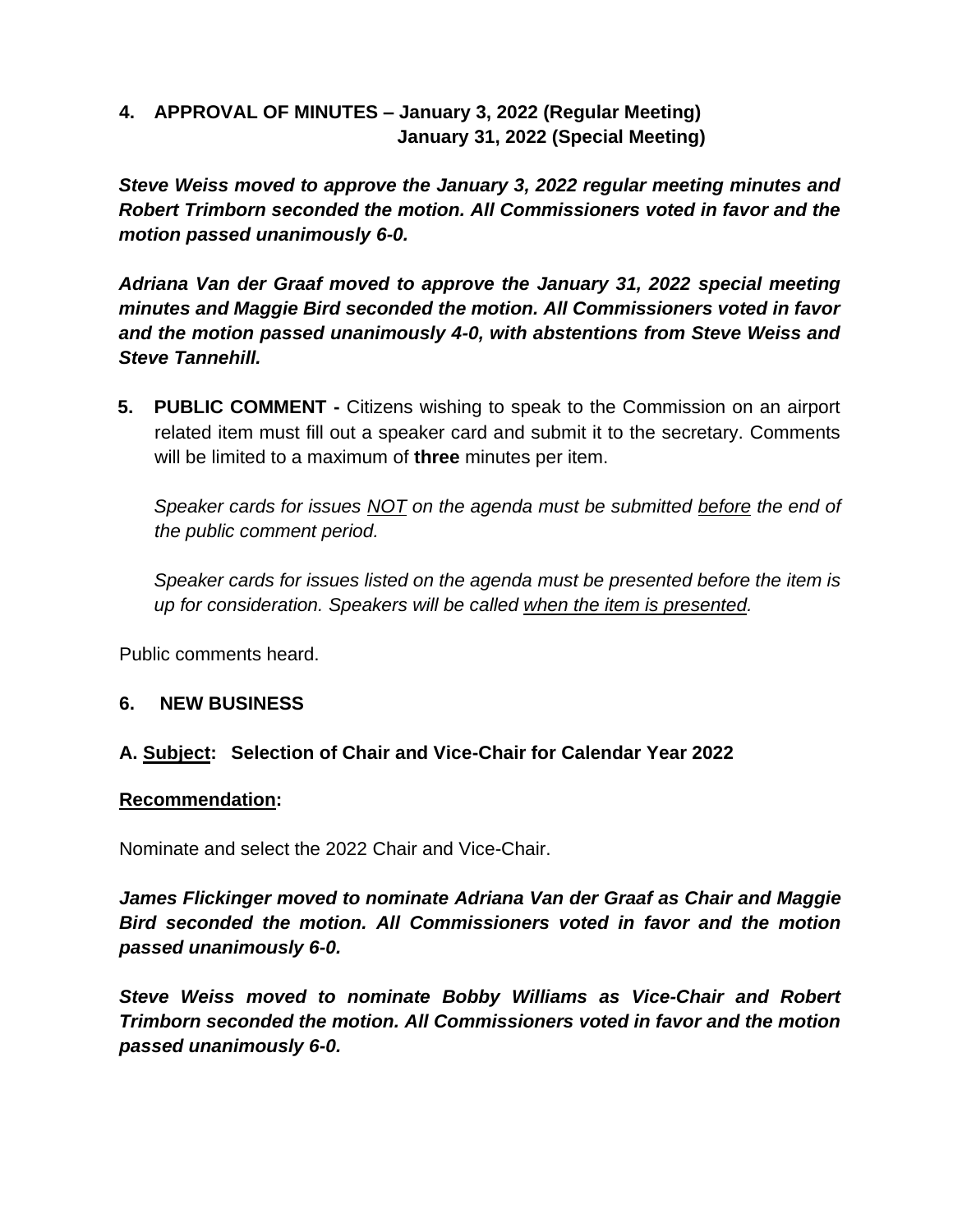2022 Seats: Ms. Adriana Van der Graaf, Chair Mr. Bobby Williams, Vice-Chair

# **B. Subject: Adoption of Resolution #7 Authorizing Remote Teleconference Meetings of the Aviation Advisory Commission for a 30-Day Period**

### **Recommendation:**

Adopt the attached Resolution #7 (Exhibit 1) authorizing remote teleconference meetings of the Aviation Advisory Commission for a 30-day period pursuant to Government Code Section 54953, Subdivision (e), of the Ralph M. Brown Act.

Director Keith Freitas provided a brief staff report. In response to an inquiry posed by Commissioner Steve Weiss, Mr. Freitas shared that as it currently stands, County Counsel will not do a blanket approval of these resolutions to cover all affected bodies in the County. Mr. Freitas also confirmed that the Commission will have an opportunity to consider another resolution and the circumstances of the emergency situation during the next Commission meeting.

# *Robert Trimborn moved to approve staff's recommendation and Steve Tannehill seconded the motion. All Commissioners voted in favor and the motion passed unanimously 6-0.*

**C. Subject: Approval of, and Authorization for the Director of Airports or Designee to Sign, Amendment No. 2 to the Consulting Services Contract with Ninyo & Moore Geotechnical & Environmental Sciences Consultants for the Supplemental Per and Polyfluoroalkyl Substances Soil and Groundwater Investigation at Oxnard Airport, Raising the Total Amount of the Contract by \$201,800.57 to \$363,018.47**

### **Recommendation:**

Staff requests that your Commission/Authority recommend that the Board of Supervisors (Board):

Approve, and Authorize the Director of Airports Or Designee to Sign, Amendment No. 2 (Exhibit 3) to the Consulting Services Contract With Ninyo & Moore Geotechnical & Environmental Sciences Consultants (AEA 20-11) for the Supplemental Per And Polyfluoroalkyl Substances (PFAS) Soil and Groundwater Investigation at Oxnard Airport, Raising the Total Amount of the Contract By \$201,800.57 to \$363,018.47.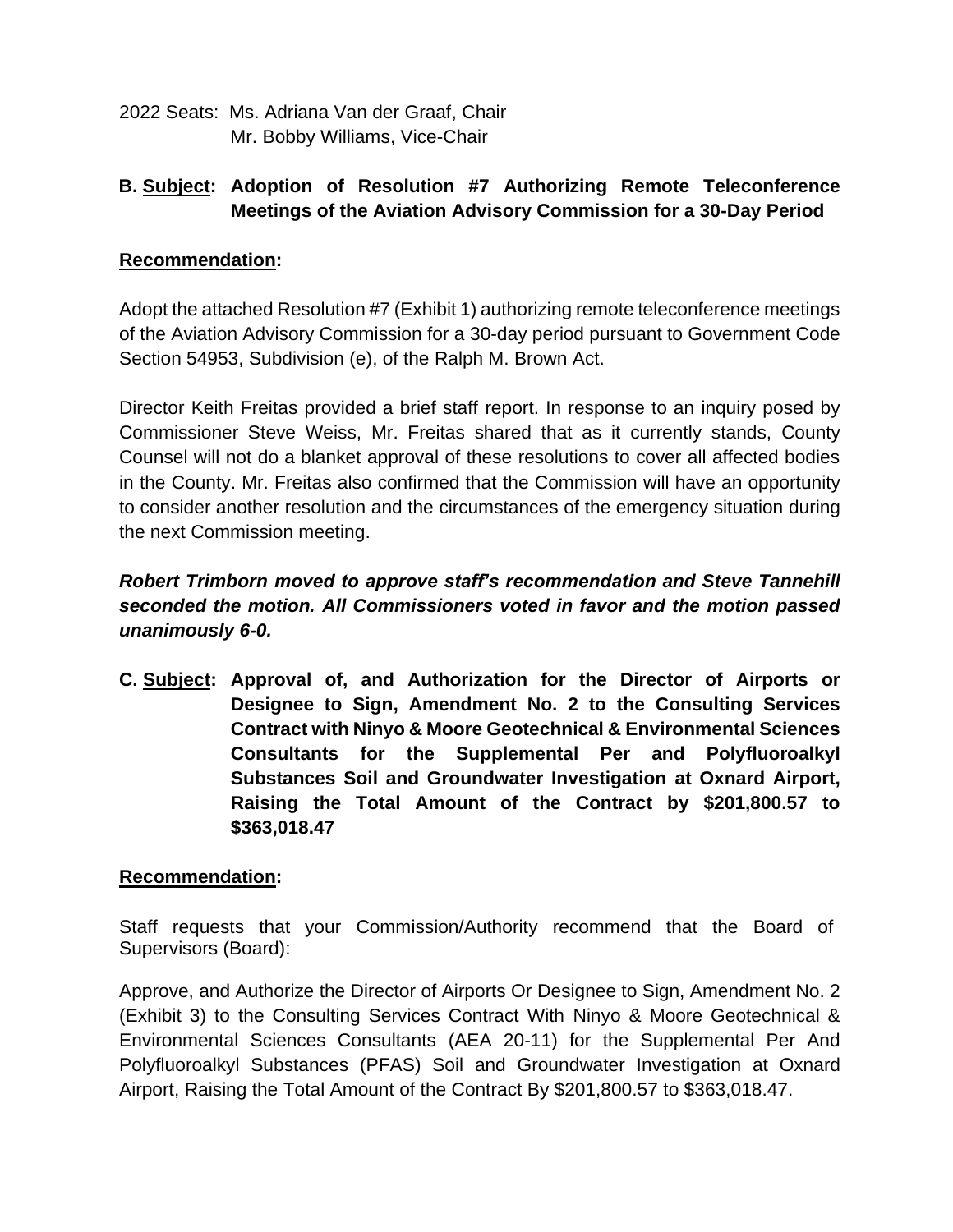Director Keith Freitas introduced the item and stated that Deputy Director Dave Nafie would provide additional details. Mr. Nafie shared that the Water Boards have directed all airports that have dispensed firefighting foam, which applies to Oxnard Airport, to conduct soil and groundwater investigations. He went on to explain the need for the amendment to the current contract and the additional costs requiring approval. Commissioner Steve Weiss suggested that the airport make a request of the Water Boards to split the difference of the costs. Director Freitas responded that this an unfunded mandate and the Water Boards are within their legal right to mandate testing. Additionally, airport staff has no recourse other than trying to obtain federal reimbursement. Mr. Freitas also shared that the testing at Oxnard Airport is mandated because the airport maintains a Part 139 certificate. Commissioner Steve Tannehill inquired as to whether the process included discovery and mitigation to which Mr. Nafie clarified that the contract only covered the investigation, not mitigation. Mr. Freitas added that remediation would be expected after this next round, and that the Water Boards have the ability to fine the airport \$10,000 per day if the department does not comply and follow the directive of their Boards. In response to a question from Commissioner Tannehill, Director Freitas confirmed that foam is no longer discharged into the soil.

# *Robert Trimborn moved to approve staff's recommendation and Maggie Bird seconded the motion. All Commissioners voted in favor and the motion passed unanimously 6-0.*

# **7. DIRECTOR'S REPORT**

Director Keith Freitas recognized long-term airport tenant, Art Phillips, who recently passed away. Mr. Freitas shared that Congresswoman Julia Brownley visited Camarillo Airport last month and they discussed the infrastructure bills that should help with airport funding. Congresswoman Brownley expressed her continued support of both airports.

Mr. Freitas discussed the continued noise issues and concerns. He shared that the department is working to alleviate the concerns by hiring a community relations staff member who will be specifically dedicated to handling noise issues. He also shared that Deputy Director Dave Nafie is working on pilot noise abatement brochures and new flight tracking technology.

Regarding the Joint Powers Agreement (JPA), Mr. Freitas mentioned a letter, which can be found in the meeting packet, from County Executive Officer, Michael Powers, to Camarillo City Manager, Greg Ramirez. In the letter, Mr. Powers assures Mr. Ramirez that the County is no longer looking to make changes to the JPA and is not intending to pursue commercial service or cargo operations at Camarillo Airport. These points have been met favorably by the City of Camarillo and its constituents. Regarding the private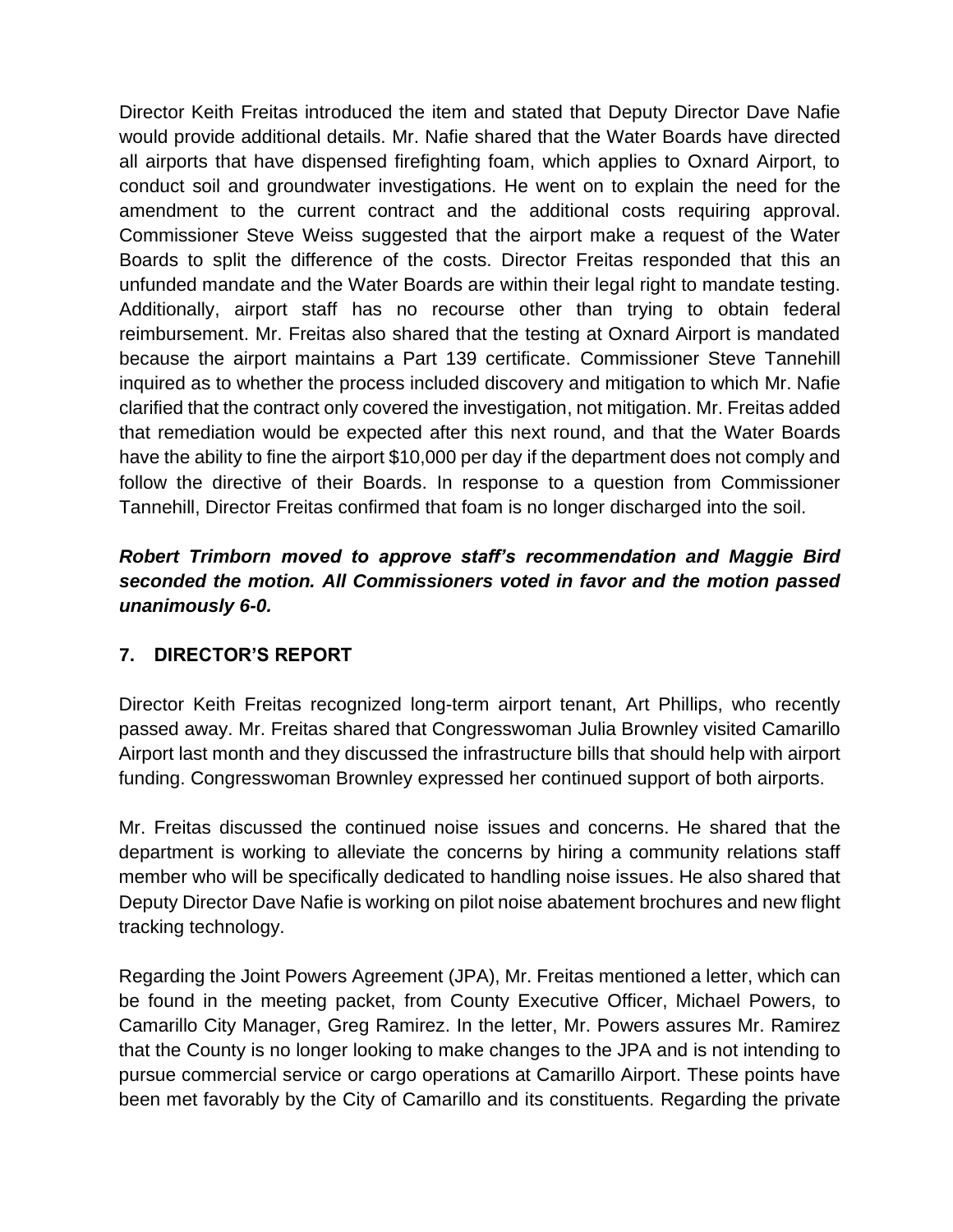hangar lease agreement, Mr. Freitas shared that County Counsel continues to work through lease language with counsel for Camarillo Oxnard Hangar Owners and Tenants Association (COHOTA). The language in regard to mandatory security stickers on all vehicles has been removed and a mediation clause has been added in. Both counsels are still working to finalize language in the mediation clause and what will be mediated. COHOTA has an all members meeting scheduled for March 19th, at which they will present the draft agreement to its members. Mr. Freitas now expects to bring forth the draft agreement to this Commission and the Airport Authorities during the April meetings.

Mr. Freitas mentioned that airport staff is working on comments to the Teal Club Specific Plan which is a project adjacent to the Oxnard Airport. He also mentioned that the City of Oxnard will make a presentation to the Oxnard Airport Authority at their meeting scheduled for February 10<sup>th</sup> regarding the Portofino project. The Portofino project is also located near Oxnard Airport. Mr. Freitas provided an update on a project in the Camarillo Airport business park. Specifically, the Darling development is going before the City of Camarillo on February 9<sup>th</sup> for a public hearing on the mitigated negative declaration.

Mr. Freitas shared that a current tenant of the department, County Animal Services, is looking to expand and the department has property available that can be used for nonaviation purposes. Animal Services would like to add up to an additional three and a half acres to their current leasehold of four and a half acres. Mr. Freitas mentioned that with the Super Bowl coming up, the County airports are preparing to accommodate overflow from other Los Angeles airports. The County airports and tenants will be ready to park additional aircrafts if needed.

Director Freitas reported back on a prior request from Commissioner Steve Weiss regarding airport staff's time to prepare for Commission meetings. Mr. Freitas shared that it takes staff about 20 hours to prepare and participate in regular meetings, and about five hours to prepare and participate in special meetings. Mr. Freitas clarified that although there is no direct financial cost because staff who participate is management, the impact is to the time that could be spent working on other airport issues, such as noise abatement or new developments. Mr. Freitas also informed the Commission that Supervisor Huber has selected Scott Akina to fill Bruce Hamous' vacancy on the Commission. Mr. Akina's appointment is slated to go before the Board of Supervisors at tomorrow's February 8<sup>th</sup> meeting.

Mr. Freitas provided an overview of the operating maintenance budget revenue for the end of year at each airport. He shared that the end of year revenue for Oxnard Airport is negative \$4,000, which has been the average for the past five years. Camarillo Airport has a revenue surplus of about 2.6 million dollars. He also disclosed that the revenue reserves for the Airport Enterprise Fund is about 14 million dollars. Finally, Mr. Freitas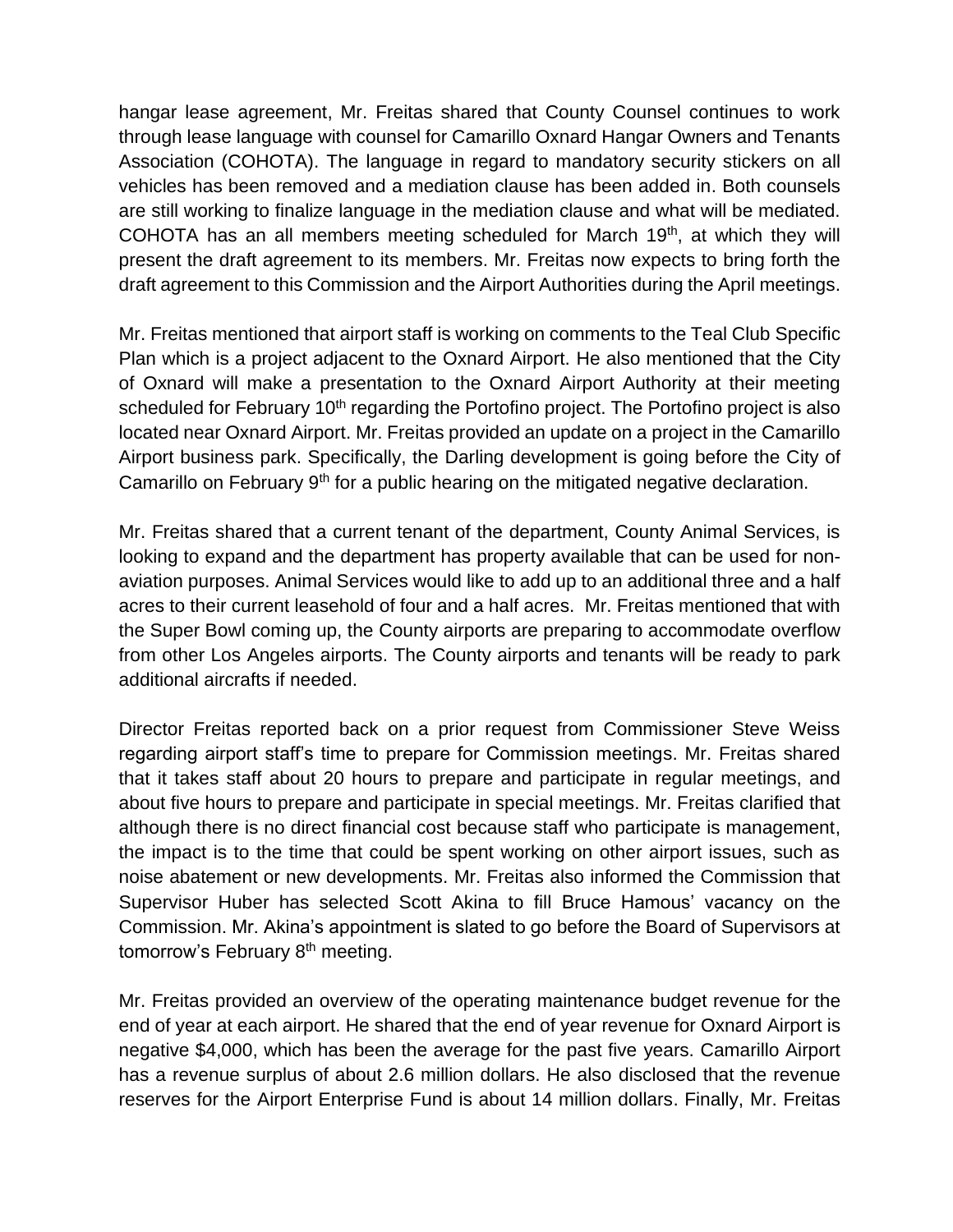provided an update on the Cloud Nine project. All items have been addressed from the County's standpoint and RKR has resubmitted their building application which is going through the City of Camarillo's process.

## *Report was received and filed.*

## **8. REPORTS**

**Report items listed below are presented to the Aviation Advisory Commission for information only, at this time. The report items require no action or are not ready for the Commission's consideration. The Commission may refer these items to the Department of Airports for investigation and report back on a future agenda.** 

Monthly Activity Report – December 2021 Monthly Noise Complaints – December 2021 Consultant Reports (Coffman Associates, Mead & Hunt) – December 2021 Consultant Reports (Jviation) – November, December 2021 Airport Tenant Project Status – January 2022 Project Status – January 2022 Financial Statements Second Quarter – FY 2021/2022 Meeting Calendar

*Reports were received and filed.*

### **9. CORRESPONDENCE**

**Correspondence items listed below are presented to the Aviation Advisory Commission for information only, at this time. The correspondence items require no action or are not ready for the Commission's consideration. The Commission may refer these items to the Department of Airports for investigation and report back on a future agenda.** 

Letter dated January 19, 2022 from Michael Powers, County Executive Officer to Greg Ramirez, City of Camarillo re: the 1976 Camarillo Airport Joint Powers Agreement

Letter dated January 20, 2022 from Madeline Herrle to Garry Montanari, Michaelis, Montanari and Johnson re: Public Records Request dated January 7, 2022 – Aeroplex

Letter dated February 2, 2022 from Madeline Herrle to Jackie Rose, Director of Animal Services re: Expansion and Renovation Plans, Camarillo Airport Business Park

### *Correspondence was received and filed.*